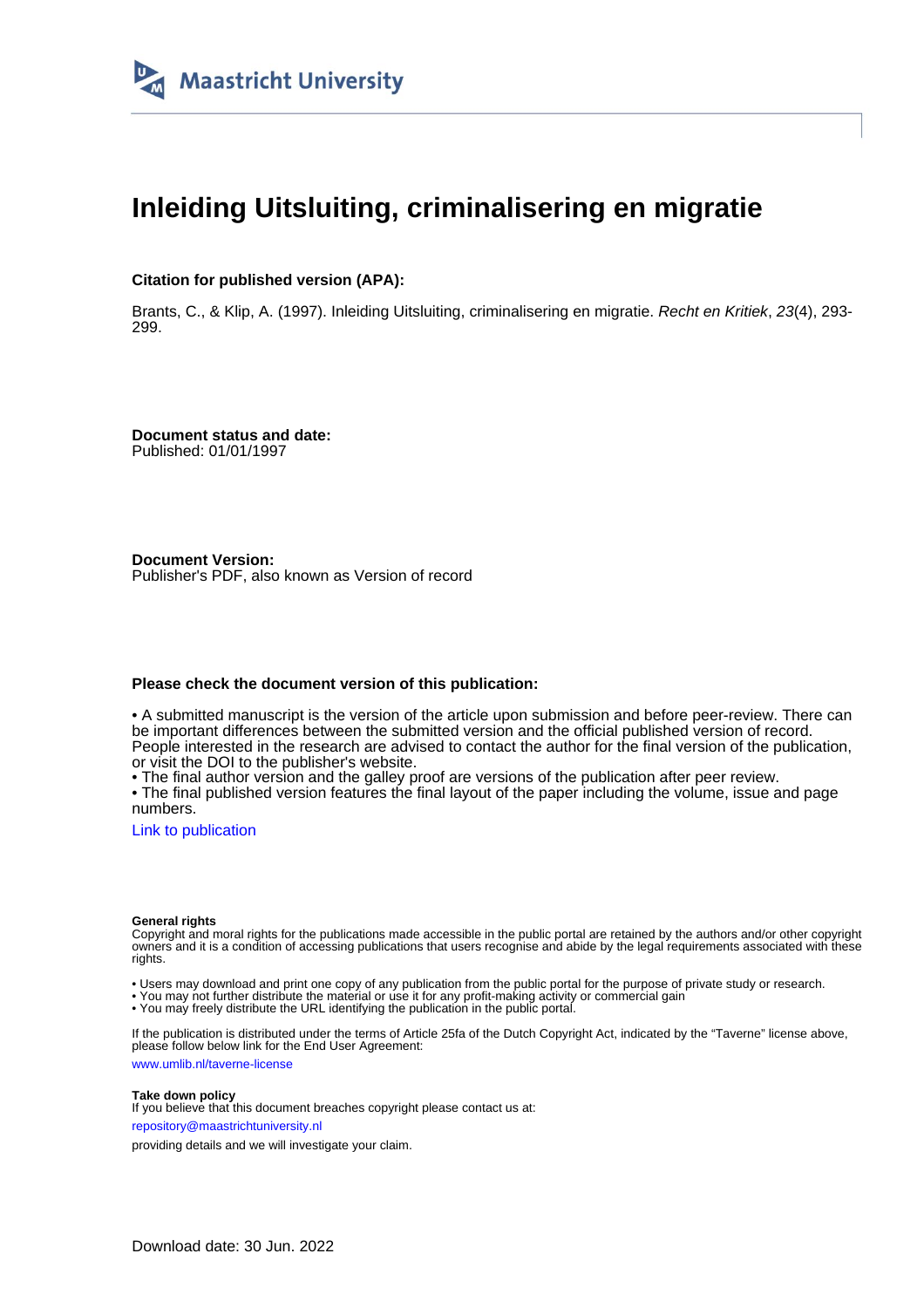# Inleiding

Chrisje Brants en André Klip

Tot eind 1989 bestonden er in veel landen van het Warschaupakt wettelijke bepalingen waarin het illegaal verlaten van de betreffende volksrepubliek strafbaar werd gesteld. De praktische uitwerking van het onmogelijk maken van Republikflucht bestond in de muur, die met prikkeldraad, Selbstschutzanlagen en mijnenvelden werd versterkt. Mogelijkheden om het Oostblok legaal te verlaten waren er nauwelijks, zodat de meesten binnen bleven en slechts enkelen naar het Westen konden vluchten. Daar werden ze met gejuich en enige trots binnengehaald. Nu, acht jaar later, zijn de strafbepalingen, de volksrepublieken en het Warschaupakt opgeheven. Ondanks het neerhalen van de muur aan de oostzijde van de grens met West Europa, is er evenwel voor wat betreft het ontvluchten van Oost Europa (om het even om welke reden) weinig veranderd. De muur staat alleen iets verder naar het Westen en aan de westerse kant. Anders dan de communistische dictaturen, hebben de westerse democratieën niet het vertrek uit, maar de komst naar hun landen strafbaar gesteld. Nu verschenen voor de omwenteling in Oost-Europa ook wel eens groepen Oost Europeanen buiten de eigen landsgrenzen. Zij werden dan steeds vergezeld van enkele 'oppassers', die ervoor moesten zorgdragen dat iedereen naar de socialistische heilstaat terugkeerde. Desondanks zijn vele sporters, dansers en componisten in het Westen gebleven. Nu, acht jaar later, hebben de oppassers een andere gedaante gekregen. Ze reizen mee met vliegtuigen die naar Europa gaan, en staan in het buitenland aan de incheckbalie.<sup>1</sup> Doel is er alvast voor te zorgen dat geen ongewenste vreemdelingen het vliegtuig bereiken waarmee ze naar de landen van de Europese Unie zouden kunnen reizen.

Het spookbeeld van de ongewenste vreemdeling waart door Europa en heeft zulke vormen aangenomen dat migratie — aangewakkerd door de bevrijding van het Oosten, het wegvallen van de binnengrenzen van de Europese Unie en de verslechtering van economische en sociale omstandigheden elders in de wereld - als een van de belangrijkste problemen van deze tijd wordt beschouwd. De definitie daarvan staat evenwel niet in het teken van de ellendige politieke of economische omstandigheden die migranten ertoe drijven

Zie Gemeenschappelijk Optreden van 25 oktober 1996 door de Raad vastgesteld op basis 1 van artikel K.3, lid 2, onder a), van het Verdrag betreffende de Europese Unie inzake bijstandstaken en informatiestages vóór de grens, PB 1996, L 281/1.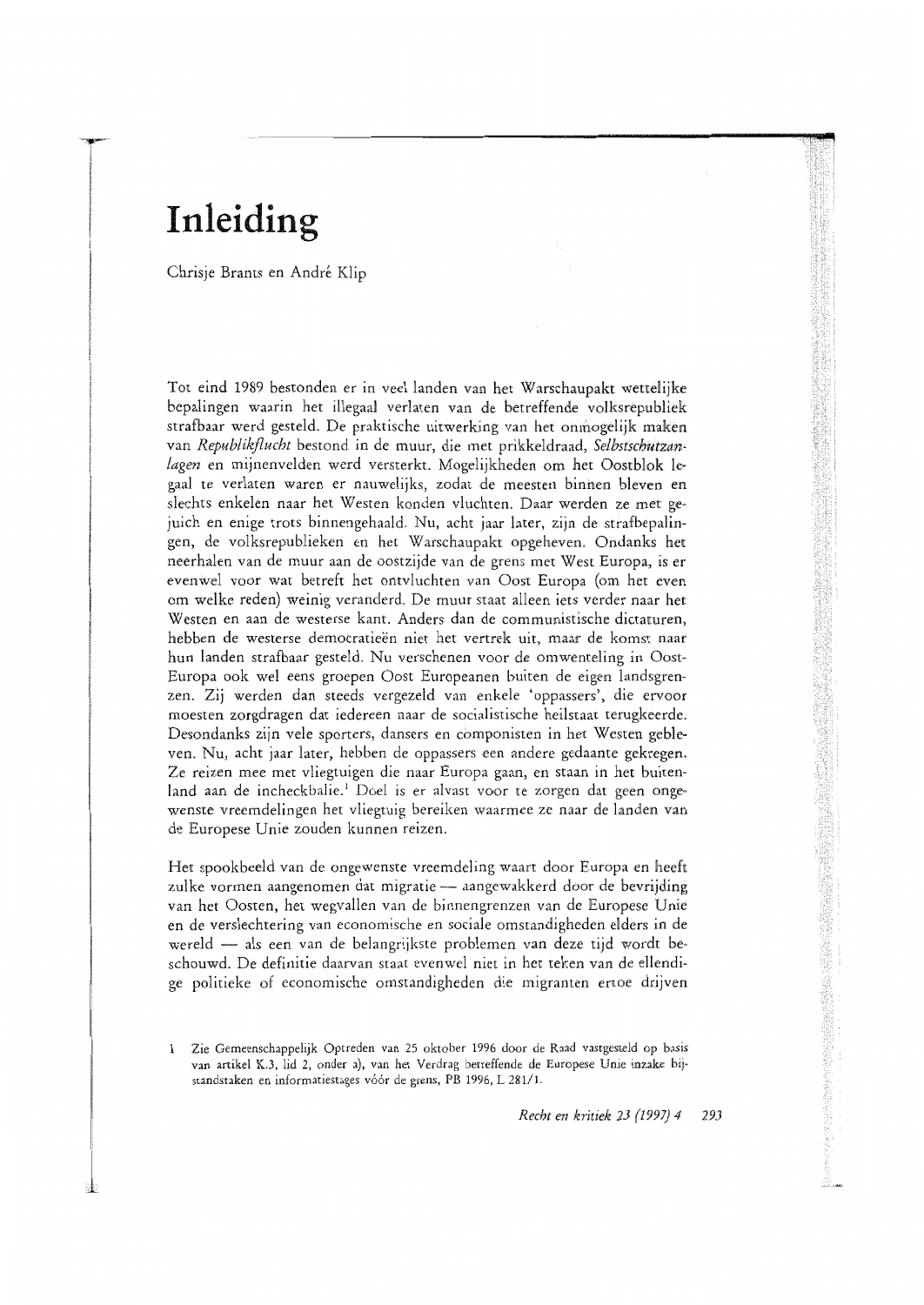hun eigen land te verlaten en een onzekere, maar hopelijk betere toekomst in den vreemde te zoeken, maar wordt geheel bepaald door de, als vanzelfsprekend afgeschilderde noodzaak om ons eigen economische en sociale belangen tegen de indringer-migrant te beschermen.

Dat laatste is een belangrijke verandering ten opzichte van de situatie die zo'n viiftien jaar geleden bestond. Toen waren er ook al grote gemeenschappen van, voornamelijk uit de mediterrane landen of voormalige koloniën afkomstige migranten aanwezig in de geïndustrialiseerde landen van West-Europa, waaronder Nederland. Hoewel ook toen werd gediscussieerd over de vraag of niet verdere toename van het aantal allochtonen moest worden voorkómen, was het officiële discours er vooral op gericht betere integratie van reeds aanwezigen te bevorderen met behoud van hun eigen cultuur, de (politieke) vluchteling-migrant de bescherming van het asiel te bieden en degene die om economische redenen het eigen land verliet, wellicht niet toe te laten maar in ieder geval zo humaan mogelijk te bejegenen. Dat de feitelijke situatie zeker niet altiid overeenstemde met de officiële versie ervan, doet er niet aan af dat in beleid, politiek en publiciteit erover voor slogans als 'Vol is Vol' geen plaats was.

Tegenwoordig heet het dat het vrije verkeer van mensen en goederen, bedoeld om de economische en sociale omstandigheden van Europeanen (West-Europeanen wel te verstaan) te bevorderen, hoe dan ook verdedigd moet worden tegen de buitenstaanders die hier niets te zoeken hebben en ten onrechte zouden willen meeprofiteren. Het onderscheid tussen migrant, allochtoon, economische en politieke vluchteling vervaagt. Van 'gastarbeider' een woord dat destijds door de politiek correcten als versluierend werd afgeschaft - kan hoe dan ook niet meer worden gesproken: gastvrijheid wordt in Europa niet verstrekt. In het officiële discours waarin migranten steeds meer over één kam worden geschoren — tenzij uit de 'juiste' landen afkomstig en bij voorbaat in staat een bijdrage aan onze welvaart te leveren vormt de vreemdeling per definitie een steeds grotere bedreiging. En even vanzelfsprekend als de definitie van het probleem is de voorgestelde oplossing: de lidstaten van de Europese Unie sluiten de rijen, sluiten de grenzen, ontmoedigen, bestraffen en verwijderen, zo nodig met harde, strafrechtelijke hand, degene die toch binnen weet te komen. Wie al - legaal - binnen is, kan op steeds minder begrip rekenen voor de specifieke culturele en sociale problemen die het zijn van allochtoon met zich meebrengt.

Er zijn vele utopische visies op Europa. Bezien in het licht van de migratie, zijn er evenwel even zovele paradoxen en spanningen.<sup>2</sup> Het Europa van de vrije handel en het vrije verkeer van goederen, diensten en mensen komt

<sup>2</sup> Zie hierover uitgebreid: Ian Taylor, 'Europe' under Threat, voordracht gehouden op het congres van de Nederlandse Vereniging voor Kriminologie op 26 juni 1997 te Maastricht; wordt gepubliceerd in nog te verschijnen congresbundel en de reactie daarop van Chrisje Brants: European Enlightenment and the end of solidarity (idem).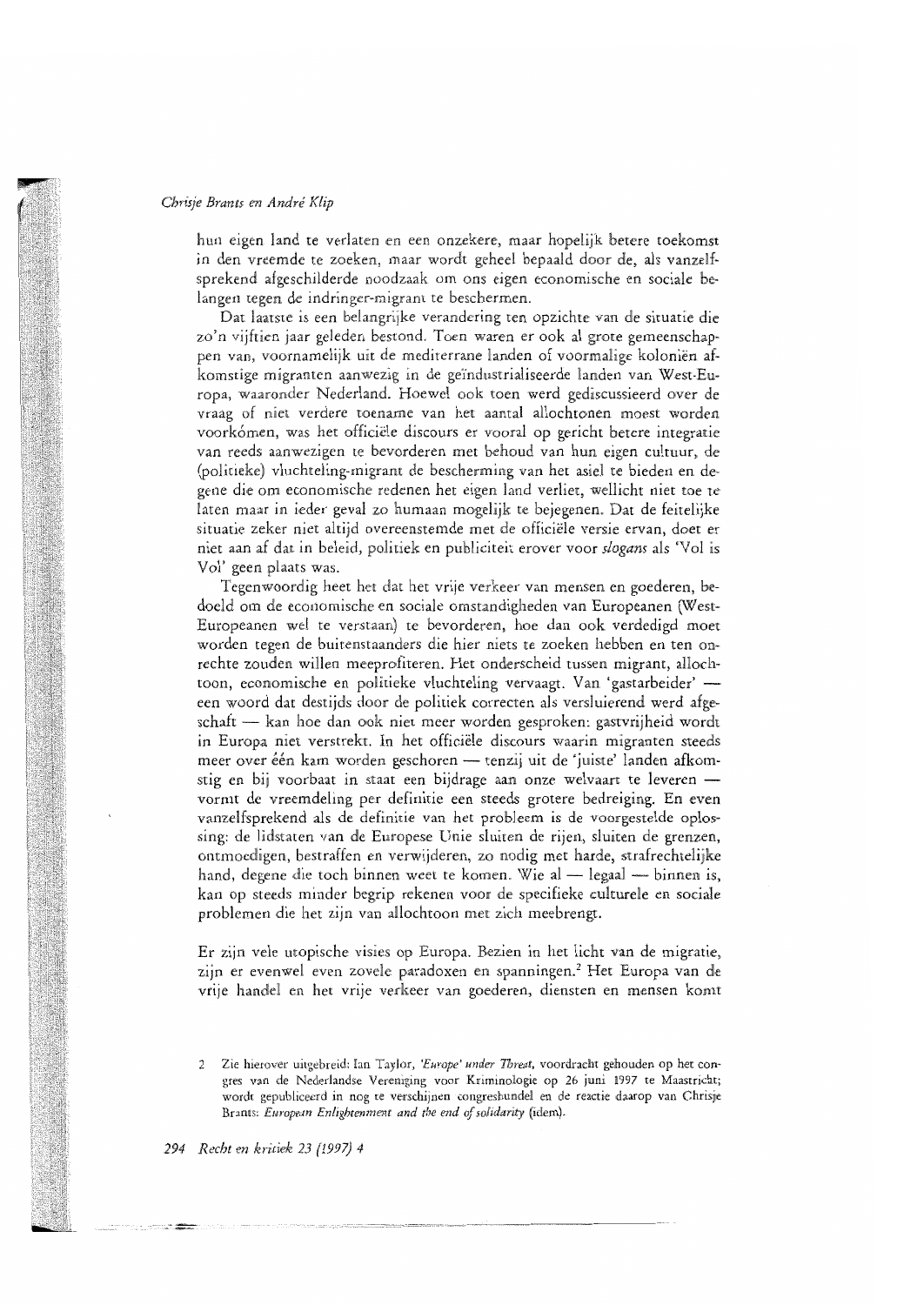dan niet alleen naast, maar in toenemende mate ook haaks te staan op de rechtsstaat Europa van de burger, de bakermat van de Verlichting — waar fundamentele rechten en vrijheden voor een ieder en sociale rechtvaardigheid de kern vormen van 'a multi-layered intellectual and spiritual heritage'.<sup>3</sup> Daartoe behoort ook de notie van Europa als vrijplaats, waar (politieke) vluchtelingen een goed heenkomen kunnen zoeken, een Europa ook dat verantwoordelijkheden heeft ten aanzien van de minderbedeelden in de wereld. Steeds meer echter wijken de idealen van het democratische hof van Eden als vanzelf voor de belangen van het economische paradijs en maakt de normatieve, utopische gedachte langzaam plaats voor een idee-fixe waarin het niet om na te streven principes gaat, maar om vaak weinig rationele noties van instrumentaliteit. Zo wordt de toelating van vluchtelingen niet (meer) principieel maar beheersmatig aangepakt, en staat de vraag of iemand gerechtvaardigde vrees voor vervolging heeft slechts ten dienste van de instructie dat jaarlijks maar een beperkt aantal mensen kan worden toegelaten. Naarmate de aantallen vluchtelingen toenemen, wordt aan de ernst van de vervolging die asiel rechtvaardigt, hogere eisen gesteld.

Het Europese instrumentalisme impliceert de idee dat vanuit de Brusselse Raadszetel problemen die zich in de Europese samenleving voordoen, door middel van snel, gezamenlijk en liefst strafrechtelijk (dus 'effectief') optreden kunnen worden opgelost, waarmee de verwezenlijking van hogere idealen dichterbij zou komen. Maar zo al in de vele onbewezen vooronderstellingen die hieraan ten grondslag liggen, een kern van waarheid zou schuilen, zij hebben in elk geval hun prijs in termen van verlies aan rechtstatelijkheid. Het Verdrag van Amsterdam creëert in de artikelen K en volgende (ter vervanging van de huidige artikelen K van het Verdrag van Maastricht) een ruimte waarin 'vrijheid, rechtvaardigheid en veiligheid heersen'. Het Europese parlement zag de ontwikkelingen anders en sprak in dit verband van de schepping van een 'rechteloze ruimte', die vanuit democratisch oogpunt onaanvaardbaar is.<sup>4</sup>

In het recht hebben wiskundige formules weinig waarde en in het geval Europa kunnen we vaststellen dat het geheel aanmerkelijk minder is dan de som der delen. De rechtsbescherming die afzonderlijk in elk der Lidstaten bestaat, is verreweg te verkiezen boven de Europese. Democratische normen die gelden voor derde landen gelden niet voor de Unie zelf.<sup>5</sup> In de samenwerking in strafzaken tussen de landen van de Unie vallen aanspraken op

Vàclav Havel, The Hope for Twighlight Europe, New York Review of Books, XLIII, 20 juni 3 1996, p. 38-41.

Europees Parlement, resolutie over de vooruitgang die in 1996 is geboekt bij de samenwer-4 king op het gebied van justitie en binnenlandse zaken krachtens artikel K.6 van het Verdrag betreffende de Europese Unie, PB 1997, C20/185.

Zie Heribert Prantl: 'Wäre ein einzelner Staat so verfaßt, wie dies für die EU in diesem 5 (Amsterdam) Vertrag beschrieben ist - man würde mit Fingern auf ihn zeigen (und ihm, sollte er beitreten wollen, die Aufnahme in die EU verweigern)', in: Süddentsche Zeitung, 19 juni 1997.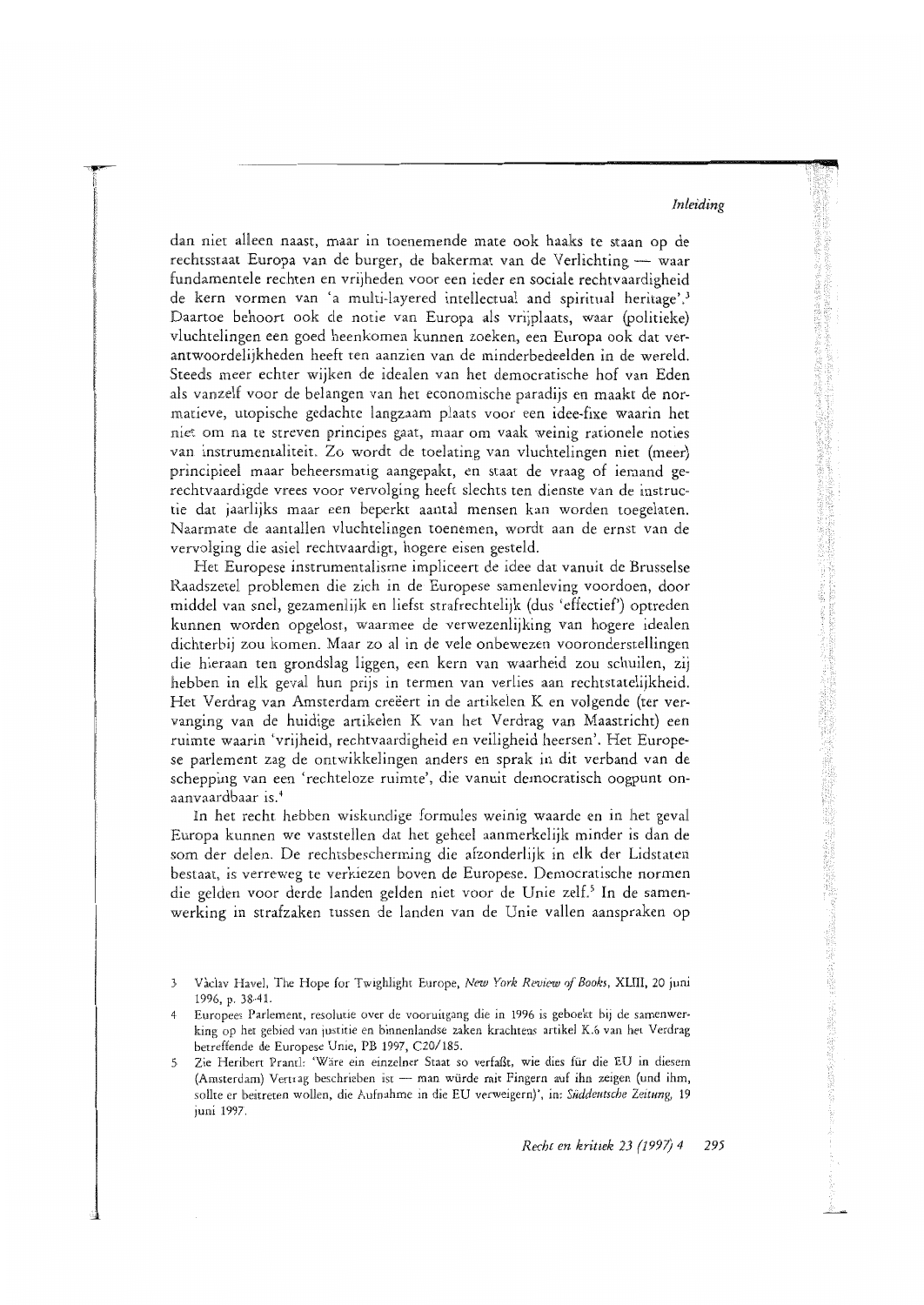mensenrechtelijke toezichtsmechanismen tussen wal en schip;6 de democratische controle op besluitvorming binnen de Europese Unie is vrijwel afwezig. Ook bij de Nederlandse regering valt een verschuiving van de lovaliteit aan het parlement naar de collega's van andere Europese regeringen te constateren. In het licht van de inmiddels ontstane omvang en gewicht van de Europese besluitvorming is dat zeer begrijpelijk. Het heeft echter het, voor een westerse democratie onacceptabele gevolg dat veel wetgeving niet met goedkeuring van een vrij gekozen volksvertegenwoordiging tot stand komt.

Het is opmerkelijk wrang, maar gegeven de paradox van de Europese idee-fixe niet verbazingwekkend, dat het asielbeleid op exact dezelfde wijze gestalte krijgt als het waarborgen van de vier vrijheden van het gemeenschapsrecht (vrij verkeer van goederen, diensten, kapitaal en werknemers). In het nieuwe Europa van Maastricht en Amsterdam worden rechten selectief en uniform toegekend. Individuele Lidstaten kunnen daar niet of nauwelijks een eigen beleid voeren. Rechten die de bestaansredenen vormen voor de oprichting van de Europese Gemeenschap, worden voor anderen die van buiten komen tot strafbare handelingen verheven. Binnen de gemeenschap heeft elke EG-onderdaan het recht zich vrijelijk in een andere Lidstaat te vestigen. indien hij in die andere Lidstaat werk weet te verwerven. Inmiddels is in de rechtspraak van het Hof van Justitie bepaald, dat een zodanig EG-onderdaan enige tijd gegund moet worden een nieuwe passende werkkring te vinden.<sup>7</sup> Een en ander vloeit voort uit het vrije verkeer van werknemers, dat in de artikelen 48 en 52 van het EG-verdrag is erkend. Een niet EG-onderdaan die hetzelfde wenst te doen ontmoet vele formele en praktische barrières, heet economische vluchteling en kan door de strafrechter worden bestraft.

Binnen de gemeenschap zijn de binnengrenzen weggevallen. Maar tegelijk met het wegvallen van de externe controle binnen de EU, zijn de buitengrenzen juist versterkt en neemt de interne controle toe. De structuur van de Derde Pijler van de Europese Unie, waarin de beleidsterreinen justitie en binnenlandse zaken samenvallen, heeft daarbij geleid tot vermenging of vervaging van rechtsgebieden, openbare orde, strafrecht en vreemdelingenrecht. Met name de politiesamenwerking in Europa symboliseert het samenvallen van opsporing van strafbare feiten en handhaving van vreemdelingenbeleid. De toedeling van taken aan de Europol Drugs Eenheid (zijn mandaat is inmiddels tot migratie uitgebreid) en de signaleringen in het Schengen Informatie Systeem dienen dat tweeledige doel. Illegale migratie, mensenhandel en georganiseerde misdaad kunnen elkaar overlappen. Vanuit het handhavingsperspectief vervaagt zo het verschil tussen hen die geld verdienen aan het regelen van illegale binnenkomst en hen die daarvan gebruik maken, omdat legaal vluchten praktisch niet meer kan. De koppeling van internationale en

Zie André Klip, The Decrease of Protection under Human Rights Treaties in International 6 Criminal Law, International Review of Penal Law 1997, Nos. 3-4; en Deirdre Curtin, European Union Police Cooperation and Human Rights Protection: Building the Trellis and Training the Vine (ter perse 1997).

Arrest van 26 februari 1991, C-292/89, Antonissen, RV 1991, 83.  $\overline{7}$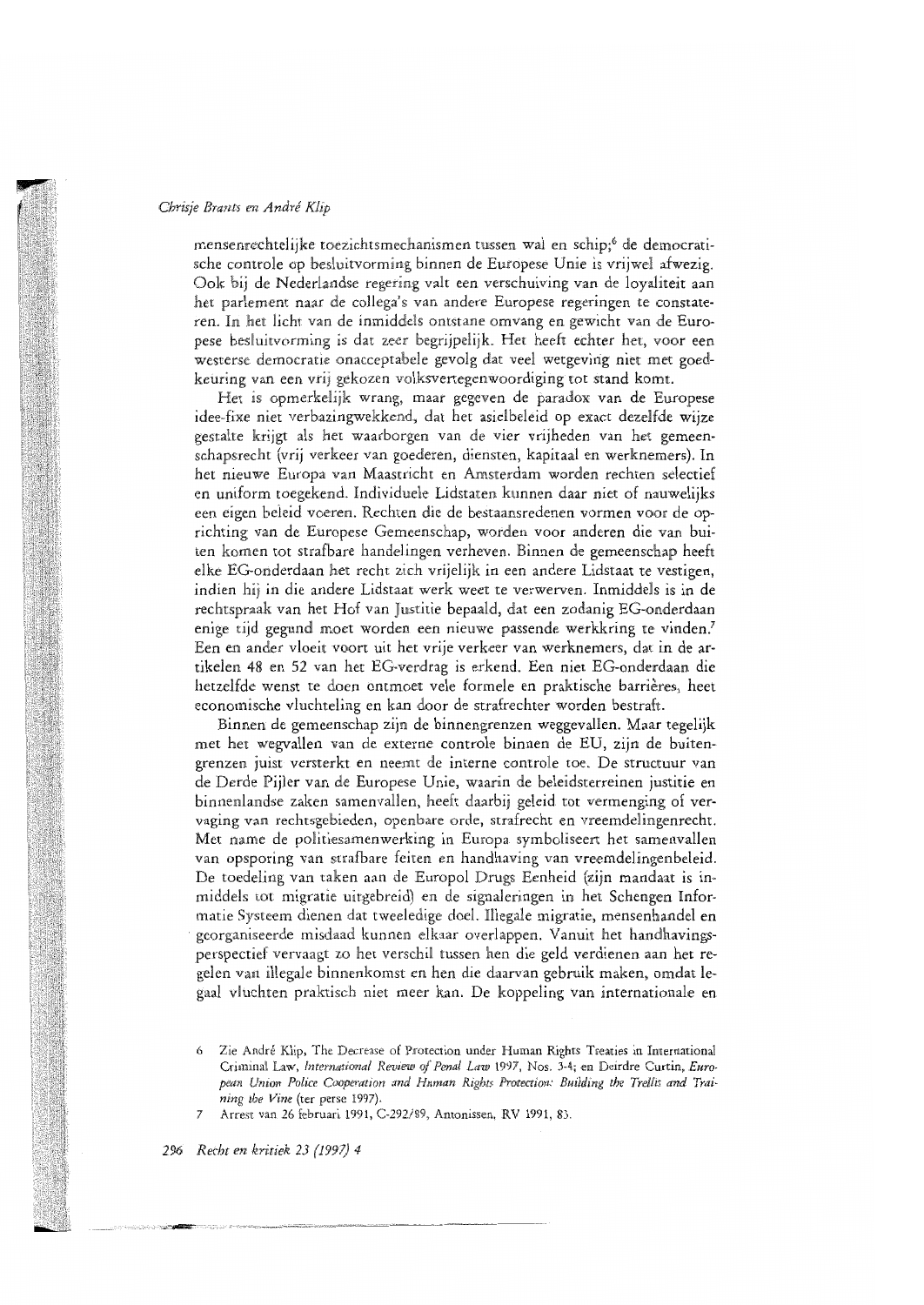nationale informatiesystemen maakt de controle op illegale mensenstromen in Europa steeds makkelijker en daarbij worden 'verdachte' migranten veelal op één lijn gesteld met verdachten van georganiseerde criminaliteit, voortvluchtige criminelen enzovoort.<sup>8</sup> De bevoegdheden zijn ten aanzien van allemaal ook nagenoeg hetzelfde als het om raadpleging van databanken, het gebruik van 'proactieve' methoden en zelfs aanhouding gaat. De rechtsbescherming is ver te zoeken, ook bij ernstige schendingen van fundamentele rechten

Ook in Nederland is van oudsher het probleem van de migrant het terrein van het vreemdelingenrecht, maar ook hier vormt in toenemende mate het strafrecht het sluitstuk daarvan - en soms zelfs de 'eerstelijns-verdediging'. Maar niet alleen van het vreemdelingenrecht. Het arbeidsrecht en het personen- en familierecht worden eveneens ingezet om de positie van de ongewenste vreemdeling aan te tasten. Het is een situatie die symptomatisch is voor de uitsluitingspolitiek die in Europa thans de boventoon voert. Praten over 'uitsluiting' is erg in de mode, maar in relatie tot migratie is het niet alleen zinvol maar ook noodzakelijk in zulke termen te blijven denken. Het gaat immers niet alleen om de letterlijke, fysieke uitsluiting (uit Nederland en in het algemeen uit Europa), maar ook om de meer figuurlijke uitsluiting van ons westerse welzijn en om de criminalisering van (het gedrag van) bepaalde (bevolkings)groepen.

Vele regelingen van de laatste jaren sluiten vreemdelingen uit van participatie in de samenleving en de Europese Unie toont zich een actieve initiator van uitsluitingsregelingen met betrekking tot illegaal verblijvende vreemdelingen.<sup>9</sup> Het effect is steeds dat ze verder in de illegaliteit worden gedreven en dat nieuwe vormen van illegaal gedrag de kop opsteken. In Nederland is de Koppelingswet daarvan een exponent. Rechtshandelingen die voor vreemdelingen leiden of zouden kunnen leiden tot een verbetering van de verblijfsrechtelijke status, worden aan een nauwkeurig onderzoek onderwor-

Men leze bijvoorbeeld in hun onderling verband de artikelen 73, 92 en 99 lid 2 en 3 van 8 het Schengen Akkoord. Zie over de relatie tussen proactieve - preventieve - opsporing en het creëren 'risicogroepen' die vervolgens worden gecriminaliseerd: Chrisje Brants en Stewart Field, La recherche proactive et la gestion du risque, Deviance et Société, ter perse 1997.

<sup>9</sup> Zie Gemeenschappelijk Standpunt inzake de geharmoniseerde toepassing van de definitie van de term 'vluchteling' in de zin van artikel 1 van het Verdrag van Genève, PB 1996, L63/2; Gemeenschappelijk Optreden met betrekking tot de luchthaventransitregeling, PB 1996, L63/8; Gemeenschappelijk Standpunt inzake bijstandstaken en informatiestages vóór de grens, PB 1996, L281; Resolutie betreffende de status van onderdanen van derde landen die langdurig op het grondgebied van de lidstaten verblijven, PB1996, C80/2; Besluit inzake het volgen van de tenuitvoerlegging van reeds door de Raad aangenomen akten betreffende illegale immigratie, overname, illegale arbeid van onderdanen van derde landen en samenwerking bij de tenuitvoerlegging van besluiten tot verwijdering, van 16 december 1996, PB 1996, L 342/5; (ontwerp) aanbeveling inzake de bestrijding van illegale tewerkstelling van onderdanen van derde landen (6982/2/96, 30 mei 1996).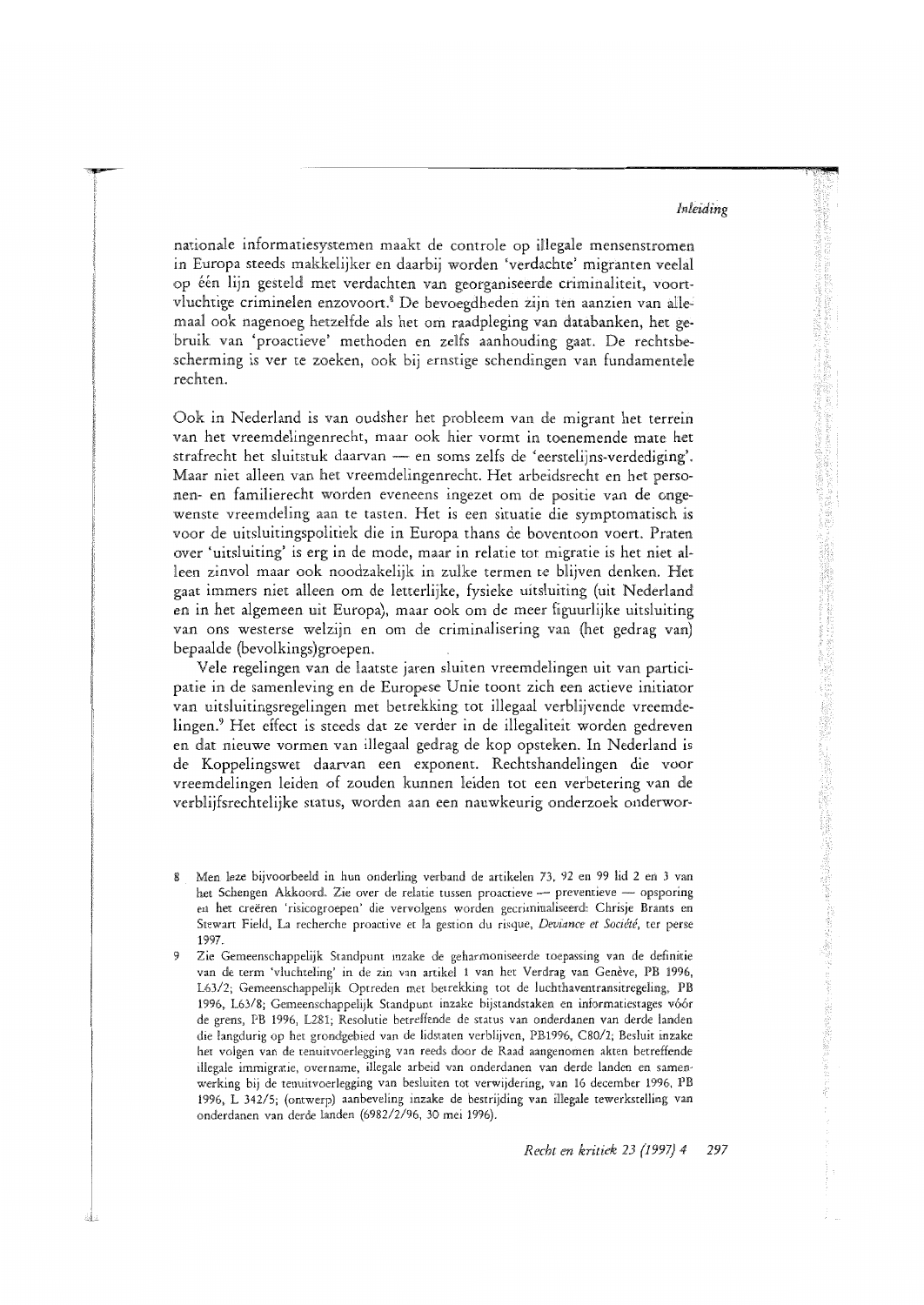pen. Dientengevolge zien we belangrijke veranderingen in het nationaliteitsrecht, adoptierecht, erkenningsrecht. Als meest schrijnende voorbeeld kan genoemd worden het onderzoek naar huwelijksmotieven indien een van beide partners niet de Nederlandse nationaliteit bezit.<sup>10</sup> Daarmee wordt een geslaagde poging te trouwen verblijfsrechtelijk aantrekkelijker dan voorheen en velen hebben er ook (grof) geld voor over. Dat leidt dan weer tot het ontstaan van professionele, illegale bemiddeling en tot al dan niet geslaagde omkoping van ambtenaren van de burgerlijke stand, die vervolgens met de verborgen camera tijdens huwelijksplechtigheden moet worden opge $good<sup>11</sup>$ 

Het beleid van uitsluiting en criminalisering werkt ook op andere wijze criminaliteit in de hand. Het illegale aanbod gaat gelijk op met de illegale vraag naar vervoer en verblijf in Europa, zodat mensensmokkel big-business wordt: werk te over voor de georganiseerde criminaliteit. De groep illegalen die in Nederland van sociale voorzieningen is uitgesloten (wonen, werken, scholing, gezondheidszorg, bijstand) heeft weinig keus dan maar illegaal te gaan werken, komt in de prostitutie terecht, of zoekt de broodwinning in de criminaliteit in meer traditionele zin. Die groep is groeiende, al wil het beleid juist door de beoogde uitsluiting het aantal mensen dat naar Nederland probeert te komen, terugdringen. Of dat lukt blijft onduidelijk, ondanks de vele maatregelen en strafbaarstellingen (inclusief de penalisering van vervoersmaatschappijen die illegalen 'binnenbrengen').

De nationale handhaving van de meeste bepalingen vindt op vele rechtsgebieden plaats, maar is in materieel opzicht veelal strafrechtelijk van aard. Van de gebruikelijke procedurele garanties en rechten die het strafrecht kenmerken, is evenwel geen sprake. Evenmin vallen de betrokken autoriteiten altijd onder de hiërarchische controlemechanismen van het strafrecht: vreemdelingenpolitie, Immigratie- en Naturalisatiedienst (IND), openbaar ministerie, politie, douane en marechaussee, belastingdienst, sociale diensten, andere gemeenteambtenaren — allemaal zijn ze betrokken bij het handhavingsbeleid. De onderliggende wettelijke bepalingen creëren een grond voor aanhouding en uitzetting, en dus voor vrijheidsbeneming (vreemdelingenbewaring), maar waar aanhouden nog wel wil lukken wordt uitzetting steeds moeilijker. Andere landen binnen en buiten de Unie zijn geenszins verplicht illegale vreemdelingen op te nemen en er steeds minder toe genegen, terwijl de landen van herkomst soms eenvoudig weigeren ze terug te nemen. Uiteindelijk, na een mensonwaardig geleur langs ambassades, moet de bewaring worden opgeheven (behoorlijke gronden ontbreken immers) en wordt de niet uitzetbare illegaal met een tientje en een strippenkaart bij de bushalte gezet om zich te voegen bij een onbekend aantal lotgenoten in de grote steden. Velen worden na verloop van tijd weer opgepakt, waarop de hele carrousel opnieuw begint.

11 Zie geval in de Gemeente Sittard, NRC Handelsblad 7 januari 1997.

<sup>10</sup> Zie A.H. Klip, De lange schaduw van het schijnhuwelijk, Migrantenrecht 1997, p. 7-12.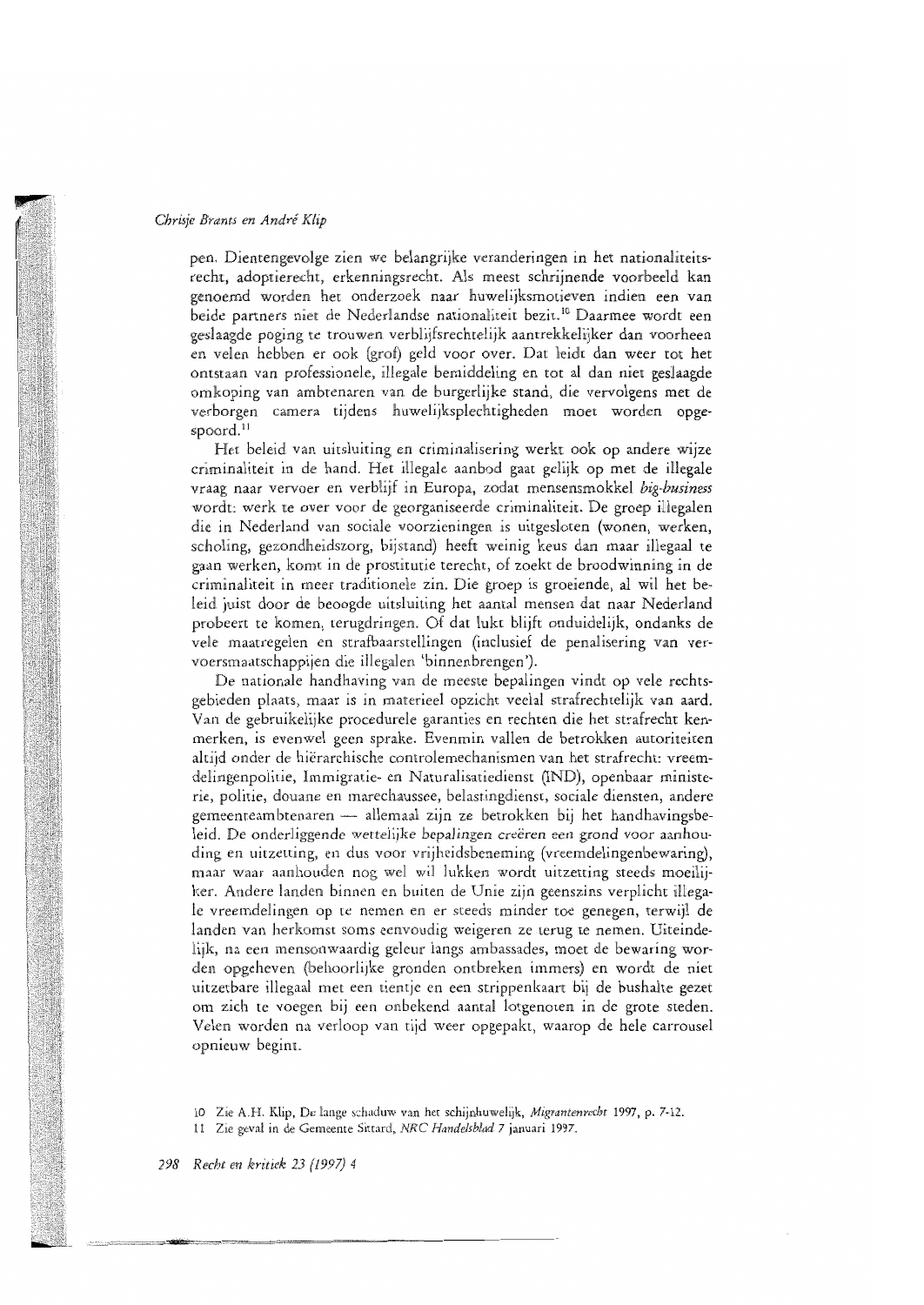Langs de A2 tussen Utrecht en Amsterdam, staat LIEFDELOOS op de muur van het Grenshospitium gekalkt, een speciaal voor 'hopeloze asielzoekers' gebouwde inrichting waar 'bushalte-heenzendingen' regelmatig voorkomen. Maar het Autonoom Centrum, dat voor deze leus verantwoordelijk is, is een van de weinige actiegroepen die zich om de situatie bekommert. De meeste mensen weten het niet, willen ook niet weten van de schaduwzijde van het Europese paradijs en zich zeker niet afvragen of dat misschien door het vreemdelingenbeleid wordt doorkruist. Wij zien onszelf liever als de erfgenamen van het Europa van de Verlichting. Ook de Europese Unie laat graag haar mooie gezicht zien in de actieve strijd tegen racisme en vreemdelingenhaat.<sup>12</sup> Dat is ook wat in artikel K.1 van het ontwerpverdrag van Amsterdam wordt verwoord, de doelstelling om 'door de ontwikkeling van gezamenlijk optreden van de lidstaten op het gebied van politiële en justitiële samenwerking in strafzaken en door voorkoming en bestrijding van racisme en vreemdelingenhaat, de burgers een hoog niveau van zekerheid te verschaffen in een ruimte van vrijheid, veiligheid en rechtvaardigheid.' Maar de wijze waarop het binnenkomen van zoveel mogelijk niet-Unieburgers wordt verhinderd en waarop eenmaal door het net geglipte 'illegalen' worden behandeld, heeft onmiskenbaar gevolgen voor de bejegening van vreemdelingen en immigranten die reeds - vaak legaal - binnen de Unie verblijven. Het wordt tijd dat de vraag wordt gesteld welk verband er bestaat tussen het Europese beleid ten aanzien van vreemdelingen, de opkomst van racisme en vreemdelingenhaat in Europa en de gedachte dat ook hier de snelle oplossing van het strafrecht wel de beste zal zijn.<sup>13</sup> Zie daar in een notendop heel de paradox van Europa, wiens Januskop in de komende pagina's wordt geportretteerd.

- 12 Zie Verordening (EG) Nr. 1035/97 van de Raad van 2 juni 1997 houdende oprichting van een Europees Waarnemingscentrum voor racisme en vreemdelingenhaat, PB 1997, L 151/1.
- 13 Zie ook een resolutie van het Europees Parlement waarin dit verband wordt gelegd. Resolutie over racisme, vreemdelingenhaat en extreem rechts van 20 februari 1997, PB 1997, C 85/150.